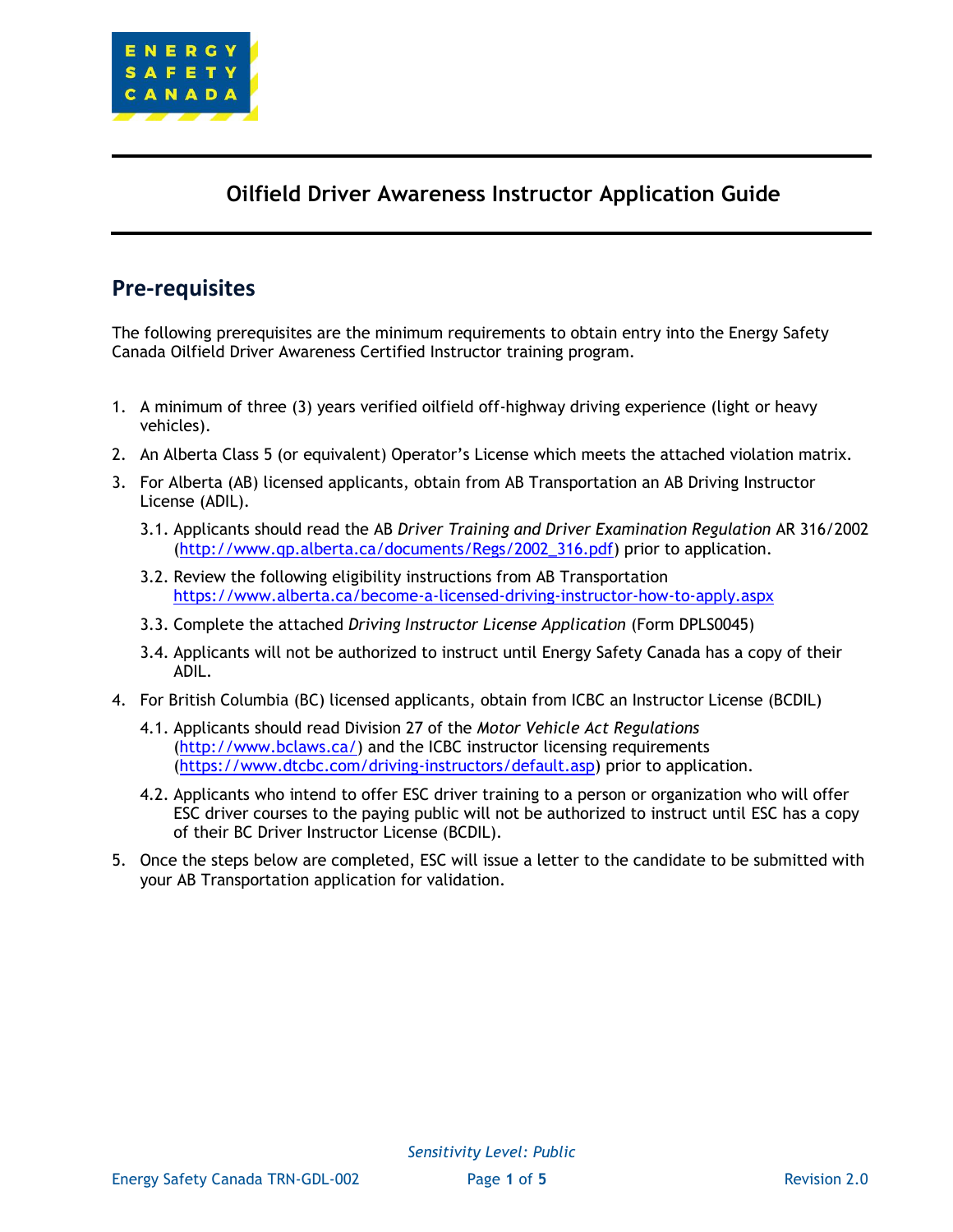

# **Oilfield Driving Experience**

- 1. Oilfield driving experience includes driving for significant amounts of time in off-highway (unpaved) environments, on types of roads that are prevalent where upstream oil and gas activities such as exploration, production and servicing occur.
- 2. While combined equivalent driving experience may be considered by Energy Safety Canada, driving experience must include oilfield operation and may be combined with military, agriculture, forestry, heavy construction, mining, or regulatory enforcement.

# **Application Process**

- 1. Successfully complete the applicable oilfield driver course, with a minimum of 90% grade,
- 2. Complete and submit an "*[Energy Safety Canada General Instructor](http://www.energysafetycanada.com/training/instructorsproviders/certified-instructors.cfm) Application Form*"
- 3. Submit an up-to-date resume, including reference names and contact information (mandatory).
- 4. Complete and submit the course specific "*Energy Safety Canada Oilfield Driver Awareness Program Instructor Application Form*". This will be downloaded by the sponsoring Authorized Training Provider.
- 5. Submit a current (within 30 days) copy of your 5-year Commercial Driving Record (abstract).
	- 5.1. An applicant that has any suspensions, violations or convictions within the 3 years prior to submission of the application may have their application reviewed by the Oilfield Driver Certification Committee (ODCC). In such instances, it is recommended applicants submit a 10 year driving record.
- 6. Once Energy Safety Canada approves your application, you must successfully complete a preentrance exam and achieve a minimum 90% pass mark.
	- 6.1. The pre-entrance exam is scheduled by ESC's Training Department at least four (4) weeks prior to the desired Instructional Skills Development (ISD) session.
	- 6.2. Study references are contained in Appendix A of this document.
- 7. Upon failing the pre-entrance examination, applicants are allowed one re-write after a 30-day waiting period (re-write fees will apply).
	- 7.1. A second failure requires a waiting period of one year and a new application.
- 8. Successfully complete Energy Safety Canada's Instructional Skills Development (ISD).
	- 8.1. Instructor orientation of the Program Standards occur on day 4
	- 8.2. Sign and submit the Instructor Code of Ethics
	- 8.3. Certified instructors applying for driver instructor certification are not required to attend the ISD again (e.g. current H2S Alive instructors) but must successfully complete all other elements of the application process.
- 9. Complete a minimum of 2 co-teach sessions with an approved ESC co-teach evaluator.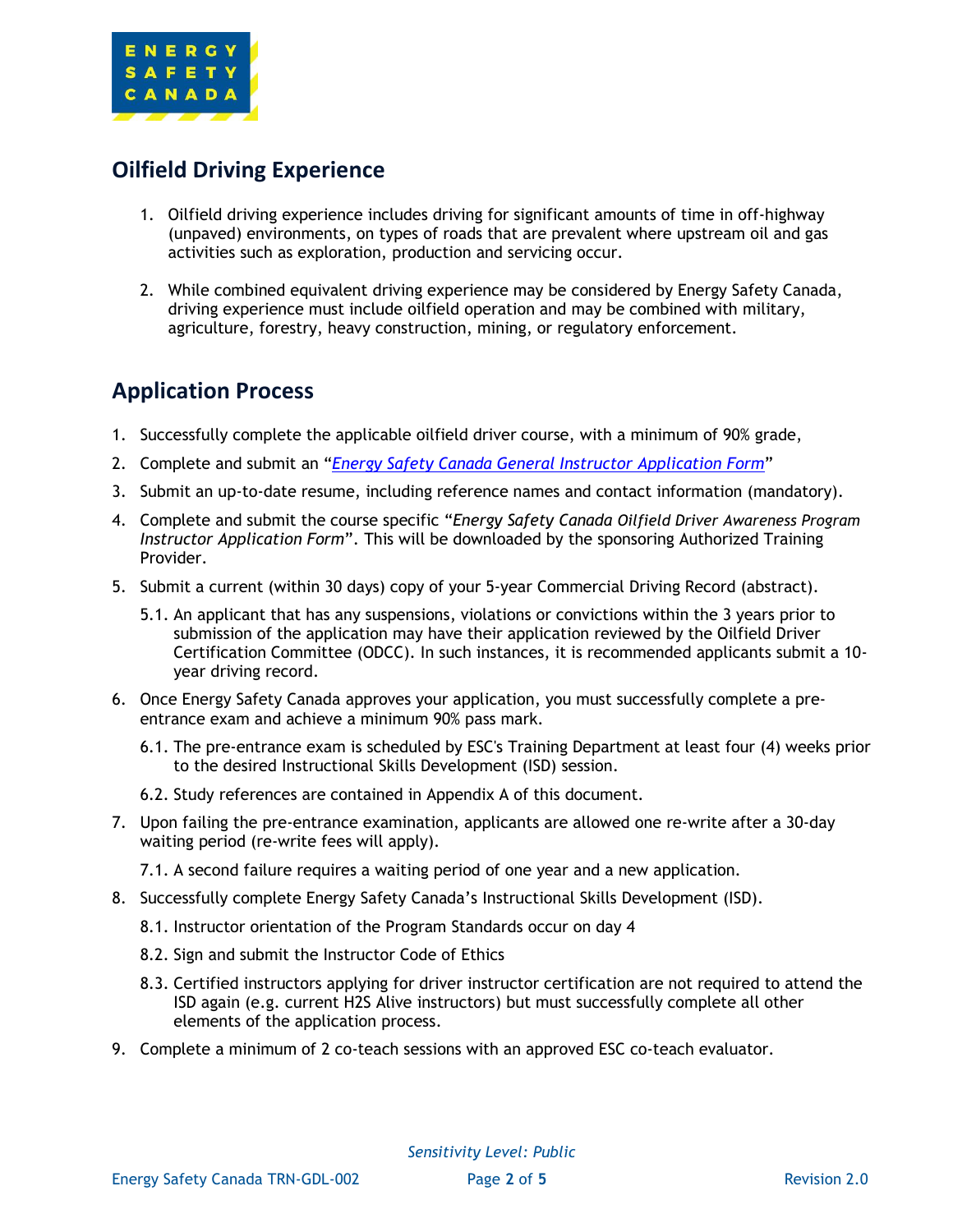

- 10. Successfully complete a full course evaluation by a Certified ESC Instructor Evaluator. Applicants may be invoiced for the cost of the evaluation.
- 11. Sign the Energy Safety Canada Certified Instructor Agreement.
- 12. Furnish Energy Safety Canada with copy of applicable provincial instructor certificate(s)
- 13. The successful candidate will be certified as an *Energy Safety Canada Oilfield Driver Awareness Instructor*

### **Expectations of Certified Instructors and Authorized Training Providers**

In addition to the above, instructors must be aware of the requirements to deliver training for Authorized Training Providers (ATP's). Instructors are responsible for classroom delivery while ATP's are responsible for course administration, enrollment, materials ordering and submission.

Both a certified instructor and ATP must be included in the delivery of training. Both have significant administrative requirements that must be addressed prior to training.

More information on the ATP application process can be found here <http://www.energysafetycanada.com/training/instructorsproviders/external-training-providers.cfm>

### **Maintenance of Certification**

- 1. Instruct the minimum number of required courses
- 2. In the  $4<sup>th</sup>$  quarter of each calendar year, submit a copy of your current commercial drivers' abstract (within 30 days) and operator's license to [training@energysafetycanada.com](mailto:training@energysafetycanada.com)
	- 2.1. Instructors are obligated to notify Energy Safety Canada immediately should these credentials expire, be revoked or suspended.
- 3. Submit a copy of your provincial instructor license (as applicable by jurisdiction) in the  $4<sup>th</sup>$  quarter of each calendar year
- 4. Access and use the Energy Safety Canada instructor portal to:
	- 4.1. maintain instructor profile information.
	- 4.2. review and acknowledge all required program standards and information bulletins.
	- 4.3. review and sign required codes of ethics and instructor agreements.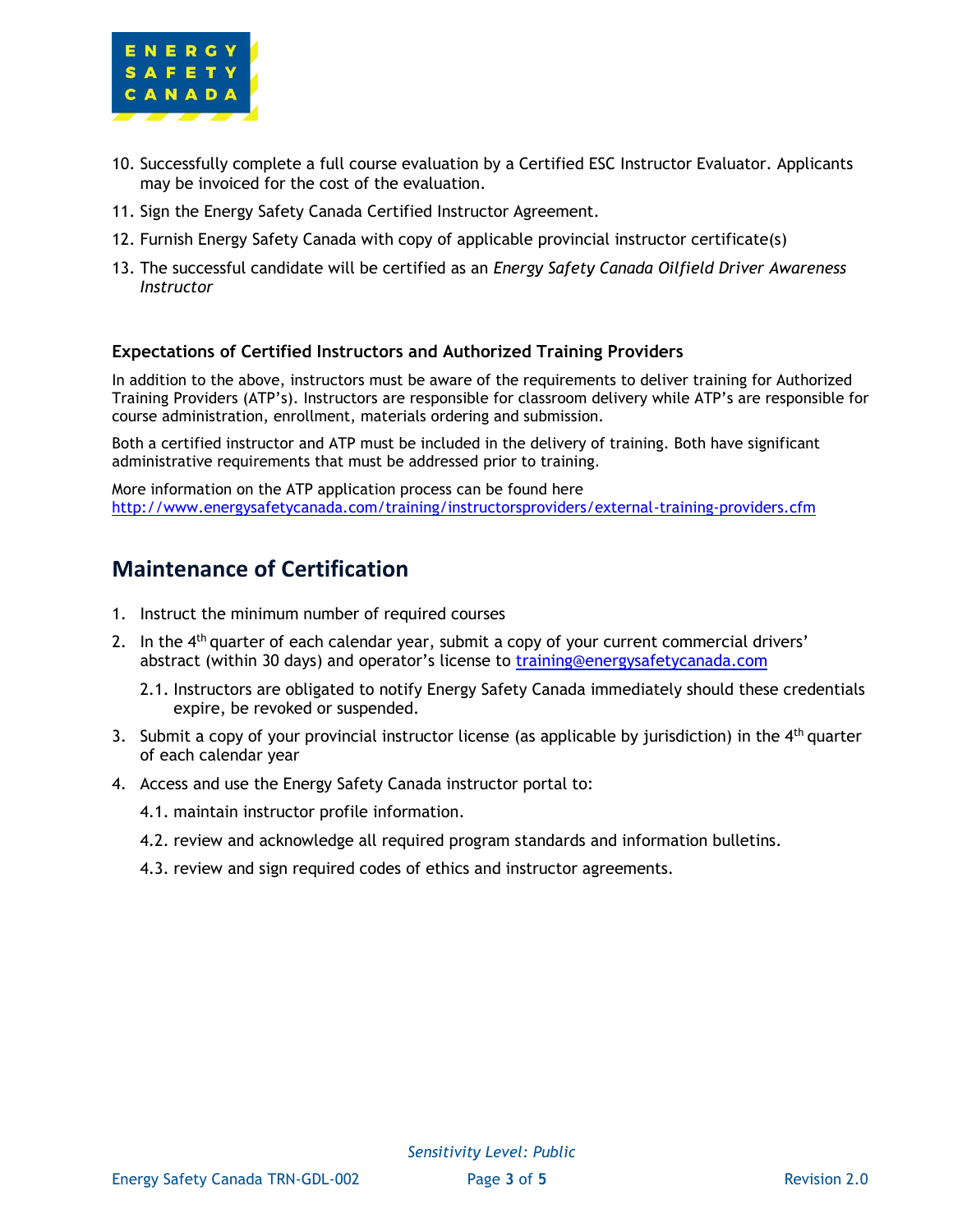

# **APPENDIX A - Pre-entrance Exam Study References**

To prepare for the Oilfield Driver Certified Instructor pre-entry examination candidates should have knowledge of the following:

#### **1.1 Oilfield Driver Awareness:**

- 1. ODA Student Manual
- 2. Alberta Driver's Guide to Operation, Safety and Licensing (Cars and Light Trucks) <http://www.transportation.alberta.ca/531.htm>
- 3. BC OH&S Regulation 23.22 <http://www2.worksafebc.com/publications/OHSRegulation/Home.asp>
- 4. BC OH&S Regulation 16.4 <http://www2.worksafebc.com/publications/OHSRegulation/Home.asp>
- 5. Workers Guide to Hand Signals for Directing Vehicles [http://www.Energy Safety Canada.ca/resources/detail/75/workers-guide-to-hand-signals-for](http://www.enform.ca/resources/detail/75/workers-guide-to-hand-signals-for-directing-vehicles)[directing-vehicles](http://www.enform.ca/resources/detail/75/workers-guide-to-hand-signals-for-directing-vehicles)
- 6. Dominion Land Survey [https://en.wikipedia.org/wiki/Dominion\\_Land\\_Survey](https://en.wikipedia.org/wiki/Dominion_Land_Survey)